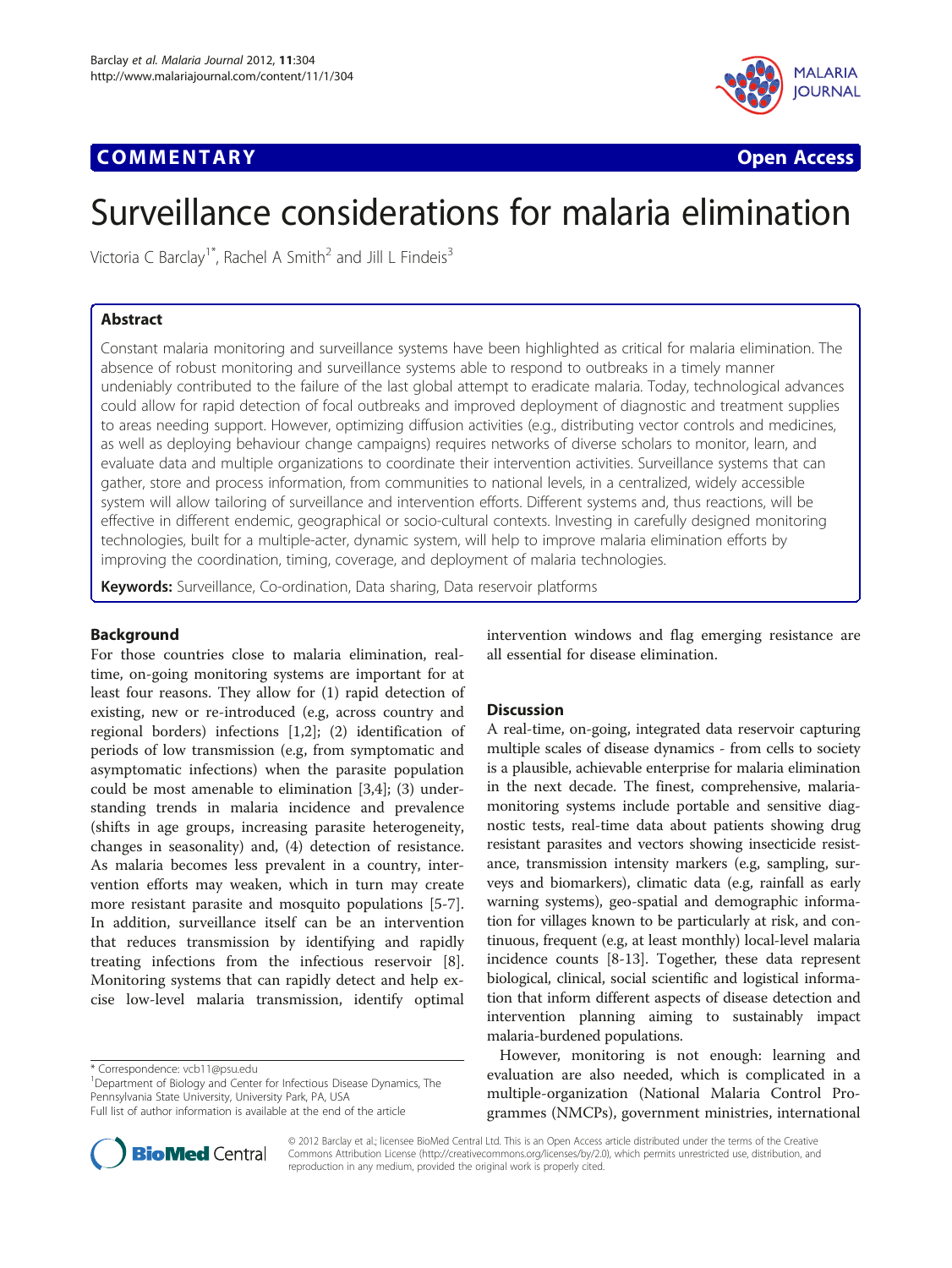health agencies, private industry, non-governmental organizations, funding agencies, and local health organizations, etc.,) multiple-acter (scientists, politicians, and interventionists) effort [[14](#page-2-0)]. To optimize malaria intervention efforts, both organizations and acters need (a) timely, robust information about disease epidemiology and dissemination activities (e.g, bed nets, spraying, testing supplies, drugs, and vaccine trials); (b) an ability to access data and each other to coordinate activities for integrated vector-control and public health responses; and, (c) conditions (both online and offline) that facilitate data sharing and optimal, group-based decisionmaking [\[15\]](#page-2-0). Research into designing data reservoir platforms that facilitate monitoring, learning and evaluation (MLE) among multiple acters is needed to optimize coordinated, integrated disease detection and intervention efforts.

However, the use and maintenance of MLE systems requires a level of infrastructure (communication networks) absent in some malaria-burdened countries. For example, in some of the most remote parts of Africa, there are few landline telephones, computers with fast internet-access, or roads in good condition, for the rapid transfer of disease information [\[16,17\]](#page-2-0). Mobile phones, diffusing widely in African countries, may offer great possibilities for MLE efforts. Mobile phones can allow researchers to collect and share data faster and easier in countries lacking other infrastructures. Data can be collected unobtrusively: monitoring people's movement back and forth, from low-transmission Zanzibar to malaria-burdened Tanzania [[2\]](#page-2-0). Short message service (SMS) technology has also been utilized to strengthen the routine reporting of anti-malaria drug supplies at health facilities [\[18,19\]](#page-2-0).

Notably, real-time, comprehensive monitoring does not inherently lead to access or to collaboration and coordination among different organizations and acters. For enriched MLE technologies, such as mobile phones, to improve coordination, optimization, and deployment of intervention resources [[2,20\]](#page-2-0), there should be investment in real-time, updating data reservoir platforms that are compatible across hardware systems and national boundaries, readily accessible for scientists and interventionists, and built to facilitate transdisciplinary learning and evaluation. If each entity interested in monitoring gathers, stores, and shares their data differently, by the time integration takes place, the data's utility may have expired. Likewise, multiple organizations attempting to deploy interventions may duplicate services in some areas while missing others needing assistance, particularly when NCMPs are weakened due to other factors such as post-emergency or during war-time. Further, compatible data management tools should be developed regardless of the specific factor being surveyed (e.g, drug and vector resistance, number of infected cases,

climate data, and so forth) because future research efforts may benefit from integrating these different factors to best manage malaria efforts. Last, designing platforms and management tools informed by social science, computer science, biology and epidemiology are needed to help facilitate trans-disciplinary learning, and system-wide collaboration and coordination.

Platforms are already being developed by those who recognize the benefits of integrating global positioning systems (GPS), geographic information systems (GIS) and mobile computing technology into modern reporting applications [[11](#page-2-0)]. Platforms that can collect information on the spatial distribution of malaria and other variables such as weather and climate [\[21](#page-2-0)[,22\]](#page-3-0), land use and demography [\[23](#page-3-0)] and vector breeding sites [[24](#page-3-0),[25](#page-3-0)] will help to identify malaria risks and distribution across a variety of scales (i.e. globally, nationally and locally). The development of those platforms for mapping malaria risk is encouraging, and could be expanded to include the collection of other disease indicators.

First, MLE systems should be designed with local communities in mind, such as allowing for data entry interfaces and reports to be personalized by the user. Different systems may be more effective in one setting over another. Existing models suggest that in communities where disease incidence is low, a simple 'eyes and ears' approach for early treatment - seeking could be equally effective as more technical methods of disease detection [[14,](#page-2-0)[26\]](#page-3-0). Community vigilance is not sufficient to achieve elimination [\[3](#page-2-0)], however, because community vigilance at the local level may not inform national-level policies or activities and because the time delay between the recognition of disease symptoms (e.g. fever) and the reporting to a health clinic, extends the window for onward transmission. As technology continues to diffuse across African countries, MLE systems could complement community approaches by increasing the speed by which regional and national surveillance teams are alerted to local events and prepare intervention services for local demands. Analogous to improvements in the marketing of agricultural products in African countries due to rapid access to information on market prices [[27\]](#page-3-0), MLE systems for disease surveillance should work to complement, not replace, community vigilance.

As in the development of agricultural innovations and systems [[28](#page-3-0)], end-users and stakeholders must also be involved in the design process. Different countries have implemented their own malaria surveillance systems with varying degrees of success [[9,11,](#page-2-0)[29](#page-3-0)-[31](#page-3-0)]. For new MLE-collaboration platforms to succeed, targeting and tailoring of MLE technologies, standards, and communication to users is needed to improve the comprehension, diffusion and adherence of new surveillance tools [[32](#page-3-0)].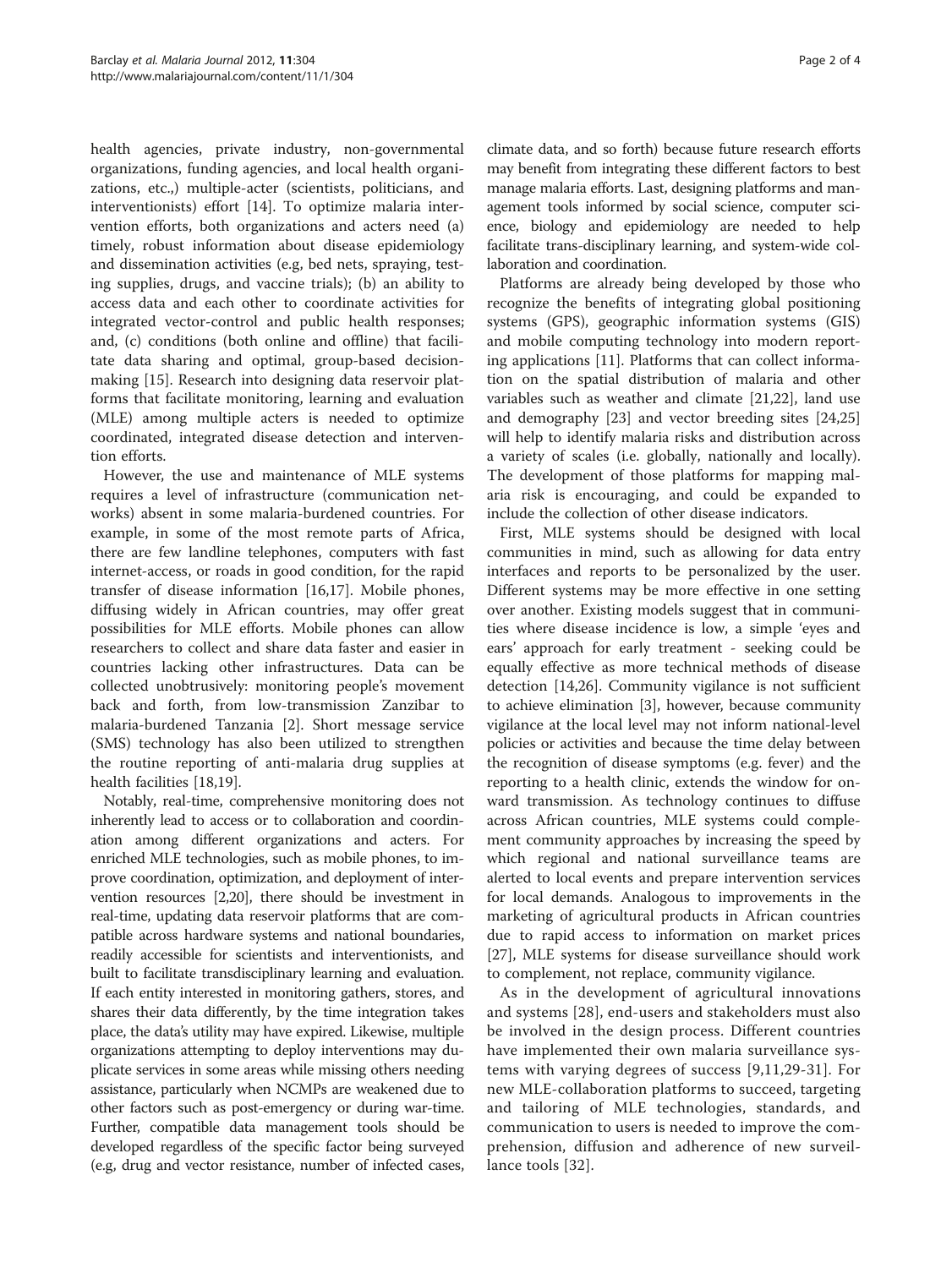<span id="page-2-0"></span>In essence, ensuring access to data within and across different regions and countries is as important as developing and diffusing technologies to monitor malaria dynamics and intervention activities. Data collected and stored in an accessible manner can quicken the speed at which scientists can evaluate an intervention's impact, forecast possible changes to improve future efforts, and adjust to incoming results. Speed plays an important role in malaria management, where outbreaks occur across numerous ecosystems and throughout the seasonal variation [\[33](#page-3-0)]. With current, dynamic, accessible information and trained personnel who can to learn from it and act on it, resources can be allocated more efficiently and adjust programmes and policies more appropriately.

# Conclusions

In summary, malaria MLE systems from community to national levels, and informed reactions (interventions), can provide valuable insights needed to understand, forecast, and evaluate complex, multiple-organizationand-acter efforts, such as eliminating malaria. In order to meet malaria elimination objectives, monitoring systems must be able to respond rapidly to the heterogeneity in malaria epidemiology. Many malariaburdened countries are experiencing advances in technology and research, which may be harnessed to optimize the feasibility, efficiency and cost-effectiveness of readily accessible, shared data collection, evaluation, and collaboration systems. This research should strive to improve MLE systems in even the most remote locations. Investment in integrated MLE systems alone will not eradicate malaria, but it will bring us closer.

#### Abbreviations

MLE: Monitoring learning and evaluation; NMCPs: National malaria control programmes; GPS: Global positioning systems; GIS: Geographic information systems; SMS: Short message service.

#### Competing interests

The authors declare that they have no competing interests.

#### Authors' contributions

VB reviewed the literature and drafted the paper. RAS reviewed the literature and edited the manuscript. JFL edited the manuscript. All three authors conceived the idea equally. All authors read and approved the final manuscript.

#### Acknowledgements

Pilot funding supported this project provided by the Clinical and Translational Science Institute (CTSI) and the Social Science Research Institute (SSRI) at The Pennsylvania State University.

#### Author details

<sup>1</sup>Department of Biology and Center for Infectious Disease Dynamics, The Pennsylvania State University, University Park, PA, USA. <sup>2</sup>Department of Communication Arts & Sciences, Human Development & Family Studies, and Center for Infectious Disease Dynamics, The Pennsylvania State University, University Park, PA, USA. <sup>3</sup> Division of Applied Social Sciences (DASS), Agricultural & Applied Economics, CAFNR, University of Missouri, Columbia, MO, USA.

Received: 9 July 2012 Accepted: 28 August 2012 Published: 31 August 2012

#### References

- 1. Lee P-W, Liu C-T, Rampao HS, do Rosario VE, Shaio M-F: Pre-elimination of malaria on the island of Príncipe. Malar J 2010, 9:26.
- 2. Tatem AJ, Qiu Y, Smith DL, Sabot O, Ali AS, Moonen B: The use of mobile phone data for the estimation of the travel patterns and imported Plasmodium falciparum rates among Zanzibar residents. Malar J 2009, 8:287.
- 3. Atkinson J-A, Johnson M-L, Wijesinghe R, Bobogare A, Losi L, O'Sullivan M, Yamaguchi Y, Kenilorea G, Vallely A, Cheng Q, Ebringer A, Bain L, Gray K, Harris I, Whittaker M, Reid H, Clements A, Shanks D: Operational research to inform a sub-national surveillance intervention for malaria elimination in Solomon Islands. Malar J 2012, 11:101.
- 4. Kamanga A, Moono P, Stresman G, Mharakurwa S, Shiff C: Rural health centres, communities and malaria case detection in Zambia using mobile telephones: a means to detect potential reservoirs of infection in unstable transmission conditions. Malar J 2010, 9:96.
- 5. Maude R, Pontavornpinyo W, Saralamba S, Aguas R, Yeung S, Dondorp AM, Day NPJ, White NJ, White LJ: The last man standing is the most resistant: eliminating artemisinin-resistant malaria in Cambodia. Malar J 2009, 8:31.
- 6. Cohen JM, Smith DL, Cotter C, Ward A, Yamey G, Sabot OJ, Moonen B: Malaria resurgence: a systematic review and assessment of its causes. Malar J 2012, 11:122.
- 7. Maude RJ, White NJ, White LJ: Feasibility of malaria elimination. Lancet 2011, 377:638.
- 8. Alonso PL, Atta HY, Drakeley C, Eisele T, Hay SI, Rodriguez Lupez MH, Meek S, Steketee R, Slutsker L, Monitoring MCG: A research agenda for malaria eradication: monitoring, evaluation, and eurveillance. PLoS Med 2011, 8:e1000400
- 9. Cox J, Abeku TA: Early warning systems for malaria in Africa: from blueprint to practice. Trends Parasitol 2007, 23:243–246.
- 10. Davis RG, Kamanga A, Castillo-Salgado C, Chime N, Mharakurwa S, Shiff C: Early detection of malaria foci for targeted interventions in endemic southern Zambia. Malar J 2011, 10:260.
- 11. Kelly GC, Tanner M, Vallely A, Clements A: Malaria elimination: moving forward with spatial decision support systems. Trends Parasitol 2012, 28:297–304.
- 12. Krefis AC, Schwarz NG, Krüger A, Fobil J, Nkrumah B, Acquah S, Loag W, Sarpong N, Adu-Sarkodie Y, Ranft U, May J: Modeling the relationship between precipitation and malaria incidence in children from a holoendemic area in Ghana. AmJTrop Med Hyg 2011, 84:285-291.
- 13. The malERA Consultative Group on Diagnoses and Diagnostics: A research agenda for malaria eradication: diagnoses and diagnostics. PLoS Med 2011, 8:e1000396.
- 14. Castro MC, Tsuruta A, Kanamori S, Kannady K, Mkude S: Community-based environmental management for malaria control: evidence from a smallscale intervention in Dar es Salaam Tanzania. Malar J 2009, 8:57.
- 15. Cressey D: Data sharing aids the fight against malaria. [http://www.nature.](http:////www.nature.com/news/data-sharing-aids-the-fight-against-malaria-1.10018) [com/news/data-sharing-aids-the-fight-against-malaria-1.10018.](http:////www.nature.com/news/data-sharing-aids-the-fight-against-malaria-1.10018)
- 16. Jerome A: Infrastructure, economic growth and poverty reduction in Africa. J Infrastructure Development 2011, 3:127-151.
- 17. Chaminuka P, Senyolo GM, Makhura MN, Belete A: A factor analysis of access to and use of service infrastructure amongst emerging farmers in South Africa. Agrekon 2008, 47:365–378.
- 18. Barrington J, Wereko-Brobby O, Ward P, Mwafongo W, Kungulwe S: SMS for life: a pilot project to improve anti-malarial drug supply management in rural Tanzania using standard technology. Malar J 2010, 9:298.
- 19. Asiimwe C, Gelvin D, Lee E: Ben Amor Y, Quinto E, Katureebe C, Sundaram L, Bell D, Berg M: Use of an innovative, affordable, and open-source short message service-based tool to monitor malaria in remote areas of Uganda. AmJTrop Med Hyg 2011, 85:26–33.
- 20. Randrianasolo L, Raoelina Y, Ratsitorahina M, Ravolomanana L, Andriamandimby S, Heraud J-M, Rakotomanana F, Ramanjato R, Randrianarivo-Solofoniaina AE, Richard V: Sentinel surveillance system for early outbreak detection in Madagascar. BMC Publ Health 2010, 10:31.
- 21. Craig MH, Kleinschmidt I, Nawn JB, Le Sueur D, Sharp BL: Exploring 30 years of malaria case data in KwaZulu-Natal, South Africa. Part I. The impact of climatic factors. Trop Med Int Health 2004, 9:1247–1257.